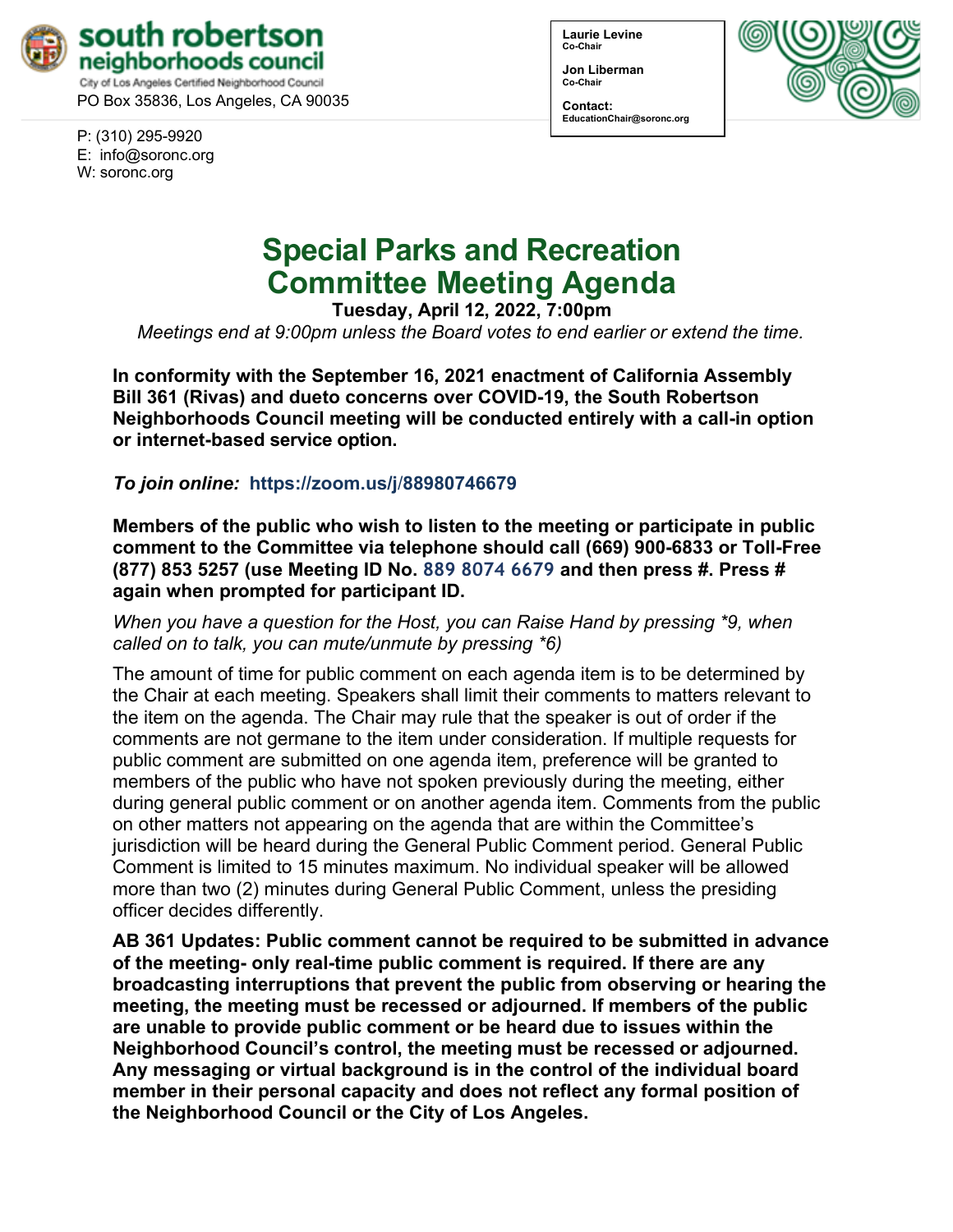## **1. Call to Order**

# **2. Pledge of Allegiance**

## **3. Roll Call**

a. Current Committee Members: Barry Levine, Jon Liberman, Laurie Levine

## **4. General Public Comment**

## **5. Brief Committee Announcements**

- a. Items for Future Parks and Recreation Committee Agendas
- b. Other Brief Committee Announcements

## **6. Unfinished Business**

a.The date for the formal re-opening of the park along with the dedication of the Brooke Powers Wilson Memorial Square has been set for Saturday April 30,2022. Discussion and possible action as to Soro NC involvement.

#### **7. New Business**

a. Discussion and possible action on a Motion and CIS as to Soro NC concerns about possible use of vacant city property adjacent to Irving Schacter Park.

## **8. Adjournment**

*Note: Public comment will be taken for each item where there is discussion and possible action. Public comment and/or participation may occur on other items at the discretion of the Chair. Please note that under the Brown Act, the Committee is prevented from acting on matters brought to its attention during the General Public Comment period; however, the issue may become the subject of a future meeting. In the interest of addressing all items on the agenda, time limits for individual comments and discussion may be set at the discretion of the Chair.*

#### **Notice to Paid Representatives-**

If you are compensated to monitor, attend or speak at this meeting, City Law may require you to register as a lobbyist and report your activity. See Los Angeles Municipal Code Section 48.01 et seq. More information is available at ethics.lacity.org/lobbying. For assistance, please contact the Ethics Commission at (213) 978-1960 or [ethics.commission@lacity.org.](mailto:ethics.commission@lacity.org)

#### *Special thanks to our official posting locations:*

Demers & Associates, The Robertson Blvd Library, The Robertson Recreation Center, The Office of Councilmember Paul Koretz, Hamilton High School, and the SORO NC and DONE websites.

In compliance with Government Code section 54957.5, non-exempt writings that are distributed to a majority or all of the Board in advance of a meeting may be viewed at our website (soronc.org) or at the scheduled meeting. In addition, if you would like a